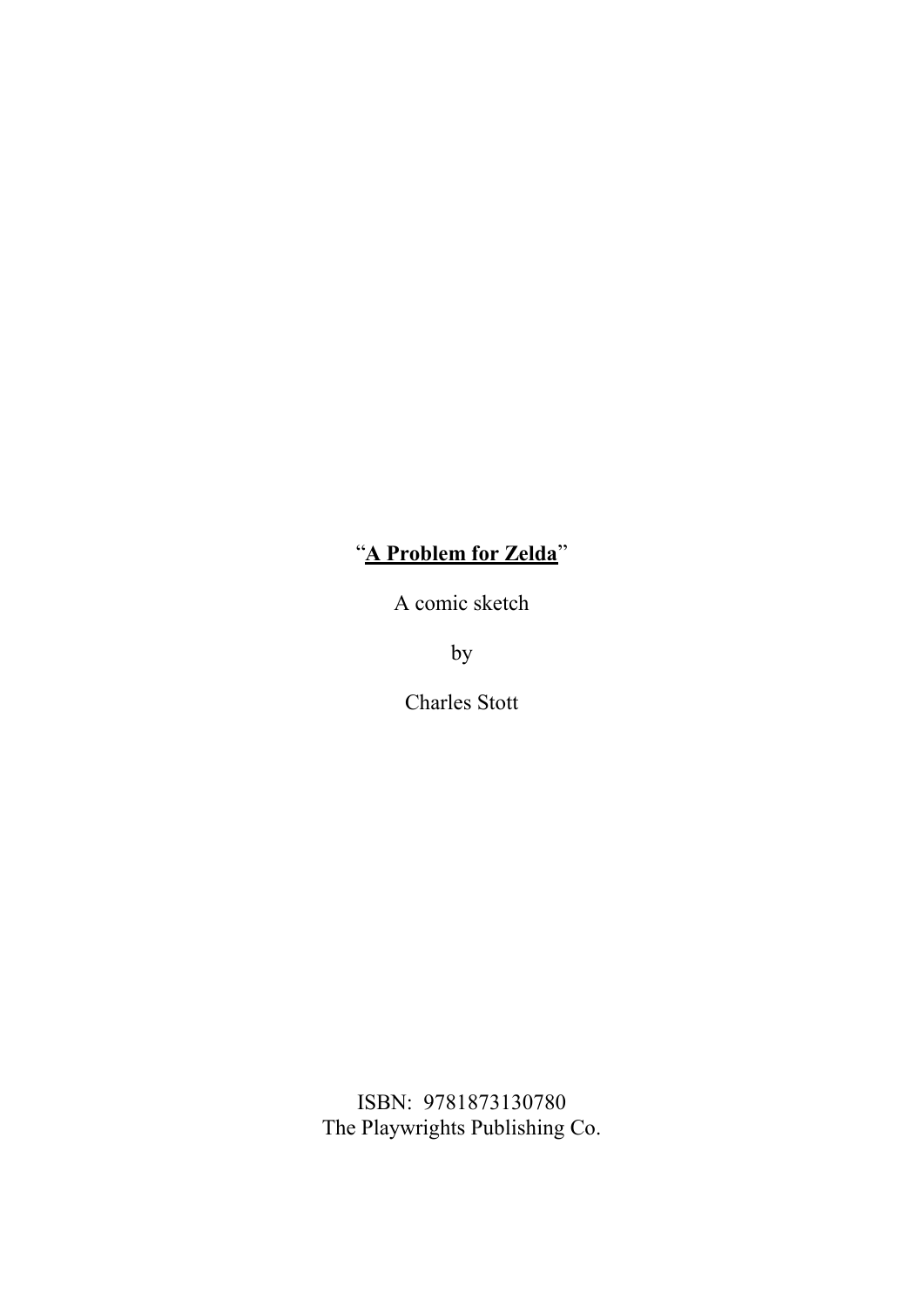## A PROBLEM FOR ZELDA

Performances or readings of this play may not legally take place before an audience without a licence obtainable on application to:

> The Playwrights Publishing Co., 70 Nottingham Road, Burton Joyce, Nottingham, U.K., [44] (0)1159-313356 playwrightspublishingco@yahoo.com

To avoid possible disappointment, application should be made, preferably in writing, as early as possible, stating: -

- (i) Name and address of applicant
- (ii) Name and address of Society;
- (iii) Name and address of theatre or hall where performance(s) would be held;
- (iv) Times and dates of performances.

A fee will be charged for this licence which must be paid prior to the first performance otherwise the licence is automatically cancelled and the performance becomes illegal.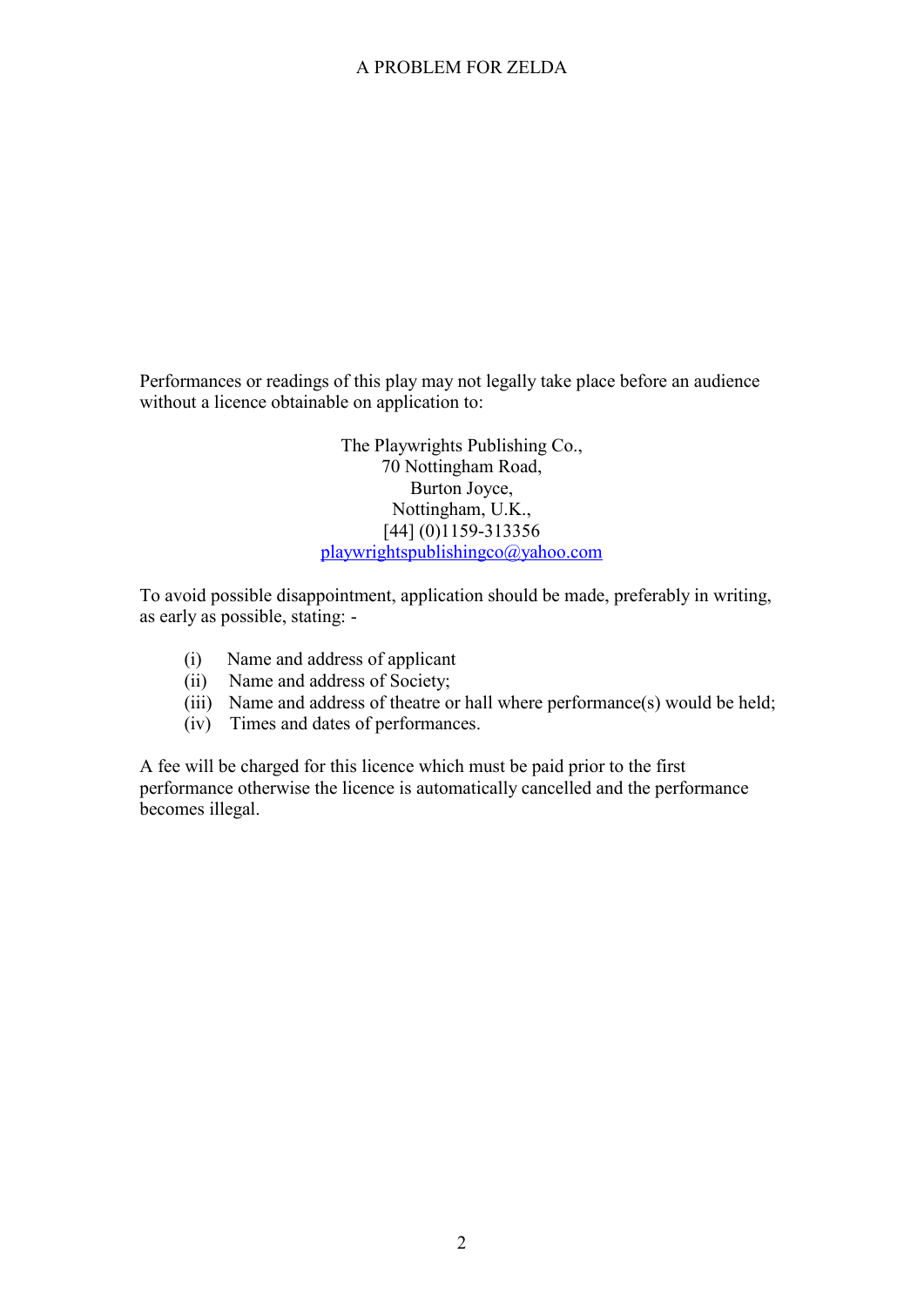| Scene. | A living Room. Door stage right. Sideboard to rear with<br>candles on. Table centre, four chairs round, long table cloth<br>to floor                                                                                                                                       |
|--------|----------------------------------------------------------------------------------------------------------------------------------------------------------------------------------------------------------------------------------------------------------------------------|
| Cast.  | Madam Zelda Long, loud, flowery dress. Lots of<br>scarves<br>MavisTimid 40's well dressed.<br>Mans' voice.                                                                                                                                                                 |
| Mavis  | (off) Hello. Is there anyone there? Hello!!                                                                                                                                                                                                                                |
| Zelda  | (off) Come on in Mrs. Lightfoot. I'll be with you in a<br>moment                                                                                                                                                                                                           |
| Mavis  | (off) Hello!! I am in. Hello!!                                                                                                                                                                                                                                             |
| Zelda  | (off) Go through into the living room dear. You know the<br>way.                                                                                                                                                                                                           |
| Mavis  | (coming on)Hello!!!! Where are you? Hello!!                                                                                                                                                                                                                                |
| Zelda  | (off)Mrs. Lightfoot? No you are not Mrs. Lightfoot. Who<br>have we here my dears, a stranger in our house, one without<br>an appointment. I'll be with you in a moment dear, and don't<br>you worry, we'll soon see an end to your problems. Make<br>yourself comfortable. |
| Mavis  | Are you in here? What's that smell?                                                                                                                                                                                                                                        |
|        | (enter Madam Zelda)                                                                                                                                                                                                                                                        |
| Zelda  | Hello my dear. You don't have an appointment do you?                                                                                                                                                                                                                       |
| Mavis  | No! But I thought you could.                                                                                                                                                                                                                                               |
| Zelda  | I can my dear. Please sit Mrs.???                                                                                                                                                                                                                                          |
| Mavis  | Mavis. Mavis Warwick.                                                                                                                                                                                                                                                      |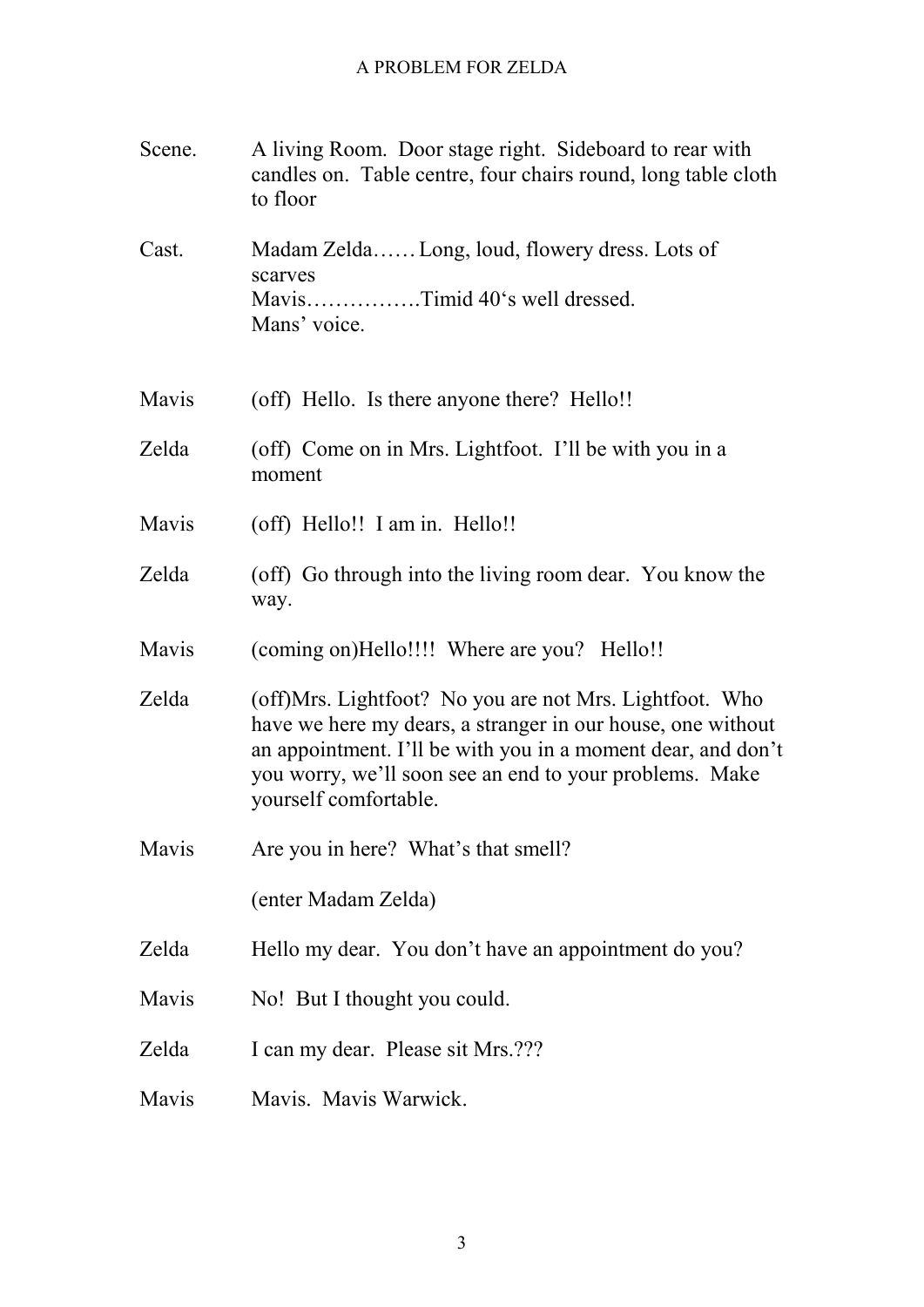## A PROBLEM FOR ZELDA

| Zelda | So tell me Mrs. Warwick. Tell me? Do you pronounce the<br>"W" as in Warwick. Or not as in Warick? What is your<br>problem?                                                                      |
|-------|-------------------------------------------------------------------------------------------------------------------------------------------------------------------------------------------------|
| Mavis | Warwick. Your advert says that you're a side kick is that<br>right?                                                                                                                             |
| Zelda | Yes of course I am my dear.                                                                                                                                                                     |
| Mavis | That you can see the future and the past. Is that true?                                                                                                                                         |
| Zelda | Yes my dear. You can go to the circus side shows for your<br>fortune to be told but they don't have the seeing eye.<br>Only I Madam Zelda has the seeing eye dear. Now what is<br>your problem? |
| Mavis | Can you find where dead bodies are and things like that?                                                                                                                                        |
| Zelda | If I turned my extensive experience to it yes I could my dear.                                                                                                                                  |
| Mavis | So with this seeing eye thing, you can see everything can<br>you?                                                                                                                               |
| Zelda | I help people in their search, yes.                                                                                                                                                             |
| Mavis | So if someone is searching for something you can help?                                                                                                                                          |
| Zelda | We are, all of us, searching for something my dear. It's just<br>a question of knowing what.                                                                                                    |
| Mavis | If someone knows what they're searching for. Can you help<br>them find it?                                                                                                                      |
| Zelda | I can try my dear, if the spirit world is willing to help.                                                                                                                                      |
| Mavis | So you help the police to find things? To help them solve<br>crimes do you?                                                                                                                     |
| Zelda | I think that you have been watching too many American<br>television programs dear. I'm not saying that I can't do that<br>but the police over here don't use psychics like the<br>Americans do. |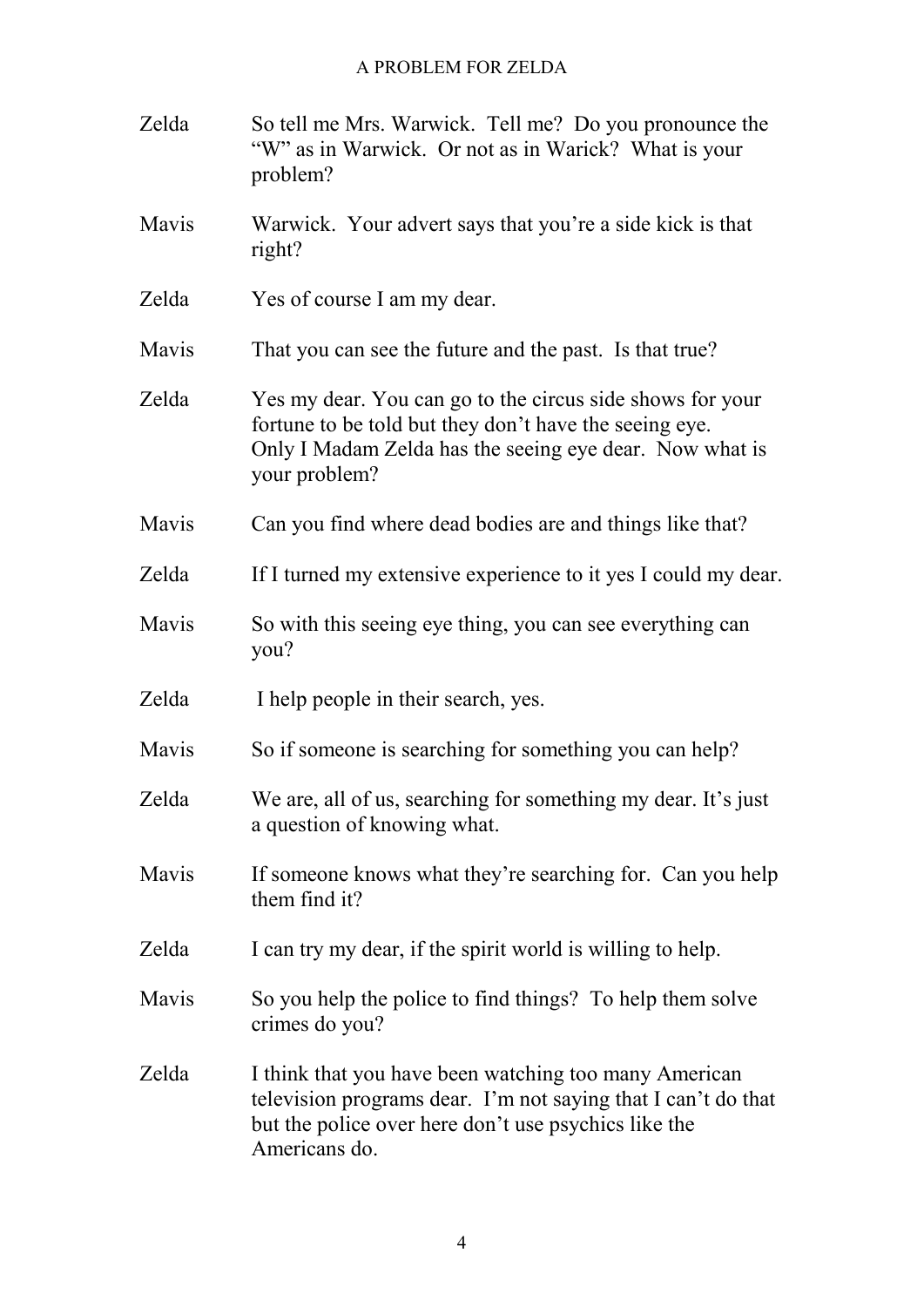| Mavis | So you are a side kick? If I lost something, just for instance,<br>could you help me find it?                                                                                                                                                                                |
|-------|------------------------------------------------------------------------------------------------------------------------------------------------------------------------------------------------------------------------------------------------------------------------------|
| Zelda | I could my dear, but you would have to make an<br>appointment like everyone else does. Now when could I fit<br>you in?                                                                                                                                                       |
| Mavis | It's got to be today. It's got to be now.                                                                                                                                                                                                                                    |
| Zelda | But I already have the appointment for now dear. In fact she<br>is late. Every week she comes and talks to her late husband.<br>For two years she has been coming and has never been late<br>before.                                                                         |
| Mavis | Is that Mrs. Lightfoot?                                                                                                                                                                                                                                                      |
| Zelda | That is her yes.                                                                                                                                                                                                                                                             |
| Mavis | I saw her on the way in and asked if I could take her place<br>today. She didn't argue. I thought that you could see<br>everything?                                                                                                                                          |
| Zelda | So I can my dear but I don't have the seeing eye turned on<br>all the time. That would be so tedious and tiring, also I<br>would be intruding into other peoples lives. Having the<br>seeing eye is a great responsibility dear, you have to know<br>when and how to use it. |
| Mavis | You can switch it on and off then?                                                                                                                                                                                                                                           |
| Zelda | To put it simply, like you have just done, then yes dear.<br>Now what is it that you so desperately need me for my dear.                                                                                                                                                     |
| Mavis | You said that you could see everything? Can't you see what<br>I want?                                                                                                                                                                                                        |
| Zelda | I can my dear, but I need you to confirm what I am seeing.<br>Give me your hands dear.                                                                                                                                                                                       |
|       | (she pulls away)                                                                                                                                                                                                                                                             |
| Mavis | What do you need to touch my hands for? If you can see<br>then you don't need to touch me.                                                                                                                                                                                   |